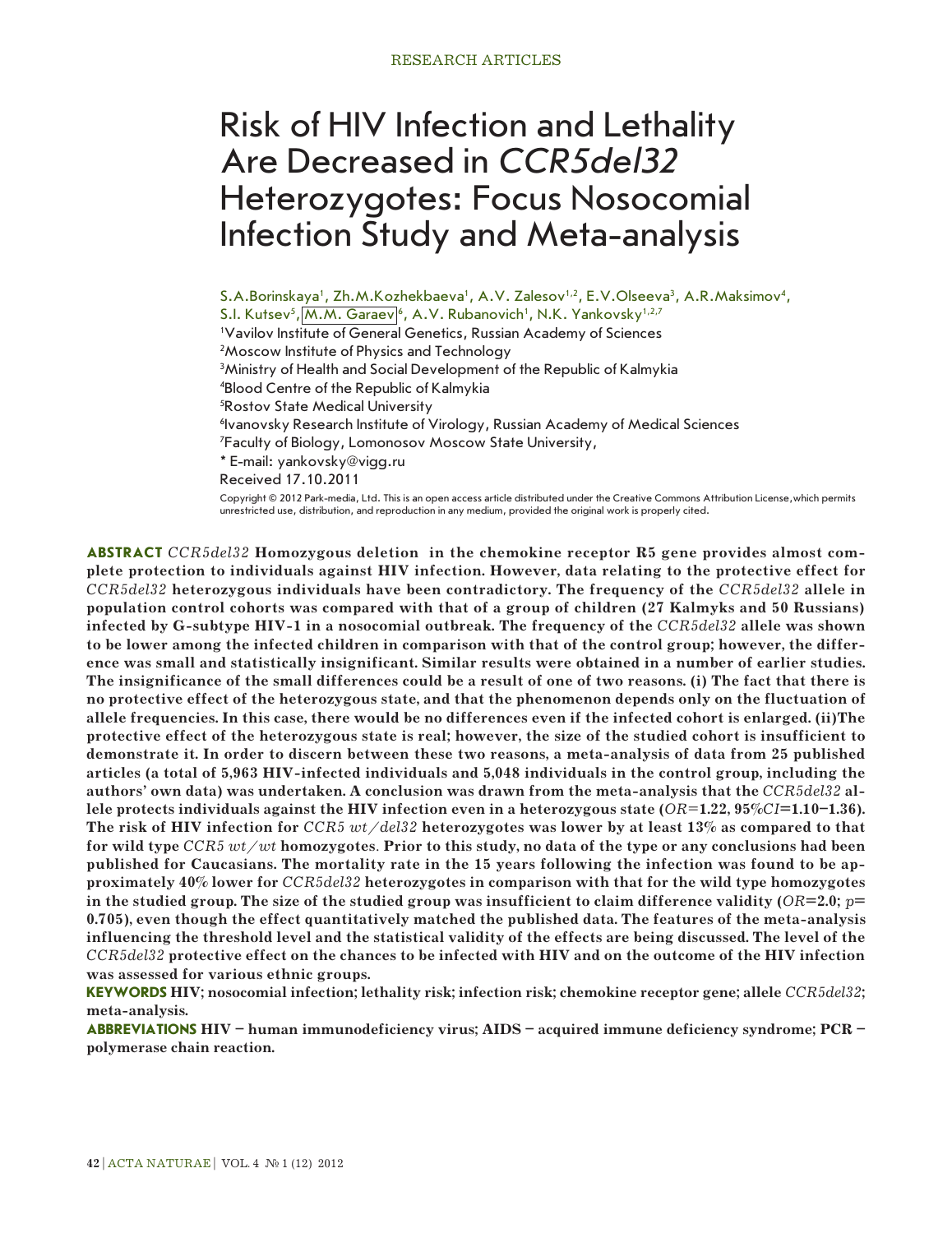#### **INTRODUCTION**

Having started with a single case detected in 1981, the AIDS epidemic is now one of the most important health care issues both in Russia and the rest of the world [1]. The evolution of the epidemic in Russia was characterized by the formation of clusters of nosocomial infection that took place in 1988–1989. The outbreak of the infection began with a HIV-infected child at a children hospital in Elista. Antiepidemic measures were not taken, which resulted in the spread of the epidemic throughout medical institutions in Kalmykia, the Rostov and Volgograd districts, as well as Stavropol Territory. A single focus (focus of infection) was responsible for infecting more than 260 children and their mothers [2, 3]. Many of them have long passed away (*Fig. 1*).

Some HIV-infected patients demonstrated rapid progression of the disease (2–3 years) and emergence of AIDS symptoms, whereas in other patients HIV symptoms took a considerable length of time to manifest. The differences in the rate of disease progression may be the result of a combination of external factors (infection conditions, concomitant diseases, ongoing treatment) and the individual genetic characteristics of a patient [4].

Among the human genes affecting the progression of the HIV infection, the *CCR5* gene that encodes the CC chemokine receptor 5, which mediates HIV binding to the cell membrane and penetration of certain viral strains into the cell, plays the most significant role [4]. A 32 bp deletion in the *CCR5* gene (*CCR5del32* (rs333)) results in the production of a nonfunctional protein. Individuals with homozygous deletion bear no functional CCR5 receptors, whereas the density of these receptors in individuals with heterozygous deletion is reduced. The CCR5del32 allele occurs predominantly in European populations. Its frequency is the highest in northern European countries (up to  $15-18\%$ ). It is lower than 3–5% in most Asian populations. This allele is absent in almost all individuals of the native populations of America and Oceania [5–7].

CCR5del32 homozygous individuals (their proportion in European populations is equal to  $1-2\%$ ) show high, although not absolute, resistance to infection. There are very few CCR5del32 homozygous individuals among HIV-infected individuals. Only 12 cases have been reported among the more than 20, 000 patients examined; for most of them, the virus was tropic for CXCR4, but not CCR5 [8–13]. The protective effect of *CCR5del32* homozygosity has been confirmed both in a number of epidemiological studies (an increased homozygote frequency among HIV-negative individuals who had a risk of infection) and via *in vitro* infecting of CD+ cells derived from individuals of various genotypes [14].



Fig. 1. Dynamics of the survival rate for individuals with nosocomial HIV infection: Russians (Rostov-on-Don – 107, Elista – 13 individuals) and Kalmyks (Elista – 57 individuals).

The protective effect of *CCR5del32* heterozygosity also manifested itself in the development of AIDS symptoms in HIV-infected individuals. It is not unlikely that the possibility of a symptomatic undiagnosed bearing of HIV by CCR5del32/+ heterozygotes may facilitate the spread of the infection. The viral load in HIV-infected *CCR5del32* heterozygous individuals is lower, the CD4+ T cell count decreases at a slower rate, and AIDS symptoms develop slower both in adults [8, 11, 13–17] and in children (most of whom were perinatally infected) [18]. The frequency of *CCR5del32* heterozygosity was considerably higher in the group of individuals who were infected in the 1980s and survived a period of 10 years post-infection [11].

However, data indicating that *CCR5del32* heterozygosity protects against HIV infection remain controversial. In a number of studies, the heterozygosity frequency among infected individuals has been found to be higher than that among the healthy ones who were at risk of infection, or than that of the total sample of the same population; points which may indicate the fact that individuals with the *CCR5wt/del32* genotype have partial HIV-1 resistance [10, 12]. This has not been observed in other studies; the difference between the frequencies of *CCR5wt/del32* heterozygotes and/or *del32* alleles between groups of HIV-positive and HIVnegative individuals have been either absent or statistically insignificant  $[8, 19-21]$ . In this study, the effect of *CCR5del32* heterozygosity on the survival rate of children with focus nosocomial HIV infection and the risk of infection upon transmission route through injection were analyzed. In addition, a meta-analysis of the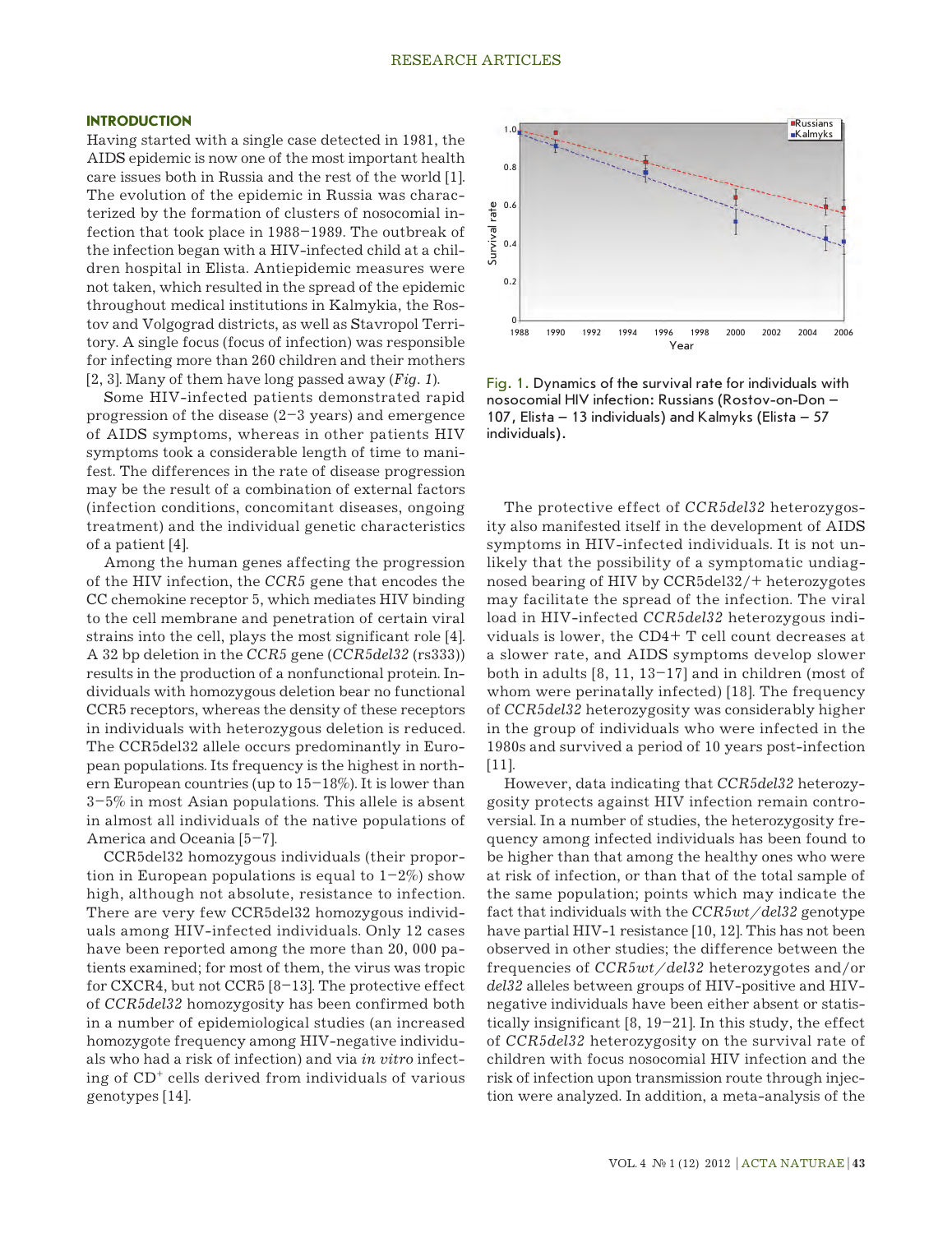published data was performed in order to assess the potential decrease in the risk of infection in heterozygous individuals for the *CCR5del32* allele.

### **MATERIALS AND METHODS**

Blood samples from the collection of the Biotechnology Laboratory (Ivanovsky Institute of Virology, Russian Academy of Medical Sciences) were used in this study. The samples were obtained as a result of planned medical examinations of individuals with nosocomial HIV infection, during the period spanning 1991–2007. Consent letters were obtained from the parents of each of the examined children giving permission to use some of the samples obtained for research purposes. This sample of HIV-infected patients is unique, since there is no variability of infection development associated with differences in viral strains. All of the patients were infected with the same viral strain (HIV-1 subtype G) originating from the original child that had been infected (focus nosocomial infection) [22, 23]. Furthermore, most patients belonged to two ethnic groups (Russians and Kalmyks), thereby reducing the possible influence of genetic heterogeneity in each cohort. Anonymous data on patients' birth dates and death dates in cases of fatal outcomes were obtained for 107 HIV-infected patients in the Rostov district (all Russians) and 60 HIV-infected patients from Elista (47 Kalmyks and 13 Russians). Blood samples of HIV-infected children (50 Russians and 27 Kalmyks, age varied from less than 1 year to 16 years; median age 2.7 years) were used for the study. Blood samples taken from healthy volunteers were used as control samples. The first control group consisted of students of the Rostov State Medical University (the majority of whom were born in 1986– 1990). According to the results of the survey, they were second-generation Russians and were born in the Rostov district. The second control group consisted of Kalmyks living in Elista (ethnicity was established based on the survey results). Blood samples were collected in full compliance with the informed-consent procedure. The genetic study project obtained approval from the Ethics Committee of the Institute of the Institute of General Genetics, Russian Academy of Sciences.

Genomic DNA was extracted from venous blood samples (up to  $50 \mu l$ ) using a commercial kit DNAPrep (IsoGene, Russia) at the Biotechnology Laboratory of the Institute of Virology, Russian Academy of Medical Sciences (equipped for handling infected samples), according to the manufacturer's procedure.

Genotyping was performed using PCR amplification of DNA samples. The primers and amplification conditions were described in [24]. PCR products underwent 2% agarose gel electrophoresis in order to determine the length of DNA fragments.

## **Estimated value of the protective effect of CCR5del32 allele in the heterozygous state**

The effects observed for all samples were uniformly characterized using the odds ratio measure (*OR*), which was calculated as the ratio between the chance of bearing the *wt/wt* genotype in HIV-positive and HIV-negative individuals:

$$
OR = \frac{P(wt/wt|HIV+)}{1-P(wt/wt|HIV+)} / \frac{P(wt/wt|HIV-)}{1-P(wt/wt|HIV-)} =
$$

$$
= \frac{P(wt/wt|HIV+)}{P(wt/del|HIV+)} \frac{P(wt/del|HIV-)}{P(wt/del|HIV+)}.
$$

where  $P(*)$  HIV+) and  $P(*)$  HIV-) are the genotype frequencies in the samples of infected and healthy individuals, respectively. The risk ratio (*RR*), which is determined as the ratio between morbidities for various genotypes, was assessed using the following formula:

$$
RR = \frac{P(HIV+|wt/wt)}{P(HIV+|wt/del)} = \frac{Se}{1-Se} \cdot \frac{1-P(wt/wt)}{P(wt/wt)},
$$

where *Se* is the test sensitivity for disposition, i.e., the frequency of the risk *wt*/ *wt* genotype in patients, and *P*(*wt* / *wt*) is the population frequency of the risk genotype.

The statistical significance of frequency differences was assessed using the two-tailed Fisher's exact test.

The meta-analysis was conducted using a freeware package of statistical programs for epidemiologists WinPepi v.10 (2010) [25]. The package allows one to estimate the median *OR* value based on the fixed effects model (Mantel–Haenszel test) and the random effects model (Der Simonian–Laird method). The choice between the two models was made based on a dataset analysis (Cochran's Q test).

#### **RESULTS**

### **Allele and genotype frequencies in HIVinfected patients and in the control groups**

*CCR5* genotyping was carried out for each child from the sample of children with nosocomial HIV infection and the control group individuals; *CCR5del32* allele bearers were revealed (*Table 1*). Genotype distribution in all groups did not differ significantly from the Hardy–Weinberg equilibrium. The *CCR5del32* allele frequency was first ascertained in the Kalmyk population and was equal to  $0.021 \pm 0.012$ . The low allele frequency in the Kalmyk population correlates with its frequency in the neighboring population of the Caucasus  $(3-5\%)$ and the low frequency in the populations of Central Asia of close origin with the Kalmyks (e.g., 1.1% for the Mongolians in China [26]). No bearers of this allele were detected in the sample consisting of 27 HIV-infected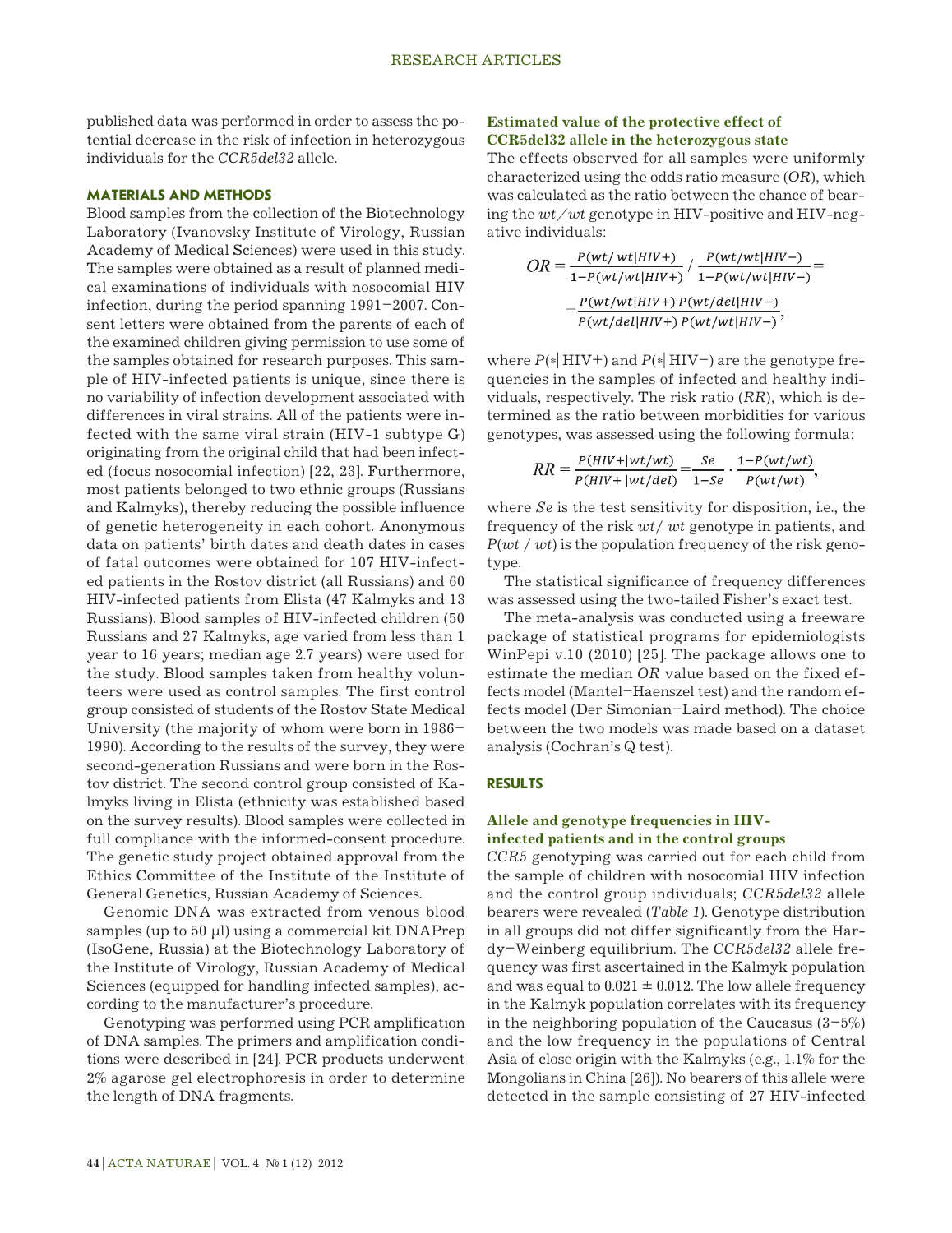## RESEARCH ARTICLES

| Table 1. Distribution of the genotype and allele frequencies over the CCR5 gene in HIV-infected children and in the |  |  |  |
|---------------------------------------------------------------------------------------------------------------------|--|--|--|
| control samples                                                                                                     |  |  |  |

| Group                                       | N  | Number of<br>individuals<br>(genotype fre-<br>quencies, $\%$ ) |          |          | Allele<br>frequency<br>and statistical<br>$error (\pm SE)$ |                   | Comparison<br>of the HIV+<br>and control<br>groups |
|---------------------------------------------|----|----------------------------------------------------------------|----------|----------|------------------------------------------------------------|-------------------|----------------------------------------------------|
|                                             |    | wt/wt                                                          | wt/del   | del/del  | wt                                                         | del               |                                                    |
| HIV, Kalmyk children                        | 27 | 27                                                             | $\theta$ | $\theta$ |                                                            | $\theta$          | $OR = 2.85$<br>$p = 0.558$                         |
| Control, Kalmyks in<br>Elista               | 70 | 67 (95.71)                                                     | 3(4.28)  | $\theta$ | $0.979 \pm 0.012$                                          | $0.021 \pm 0.012$ |                                                    |
| HIV, Russian children                       | 50 | 39(78.0)                                                       | 11(22.0) | $\theta$ | $0.890 \pm 0.031$                                          | $0.110 \pm 0.031$ | $OR = 1.21$<br>$p = 0.690$                         |
| Control, Russians in the<br>Rostov district | 99 | 73 (73.7)                                                      | 25(25.3) | 1(1.0)   | $0.864 \pm 0.024$                                          | $0.136 \pm 0.024$ |                                                    |

#### Table 2.The frequencies of the CCR5del32 (rs333) allele in groups of Russians and Kalmyks

| Population                      | N   | CCR5del32 allele<br>frequency | $CI_{95\%}$     | Reference              |
|---------------------------------|-----|-------------------------------|-----------------|------------------------|
| Russians: Leningrad district    | 33  | 0.166                         | $0.083 - 0.300$ | $[27]$                 |
| Kostroma                        | 54  | 0.157                         | $0.091 - 0.252$ | [28]                   |
| St. Petersburg                  | 50  | 0.130                         | $0.069 - 0.223$ | [29]                   |
| <b>Moscow</b>                   | 83  | 0.139                         | $0.088 - 0.208$ | [30]                   |
| Moscow                          | 176 | 0.122                         | $0.088 - 0.164$ | $[31]$                 |
| Ryazan                          | 78  | 0.12                          | $0.072 - 0.188$ | $[32]$                 |
| Lipetsk                         | 48  | 0.104                         | $0.045 - 0.192$ | M.M. Garaey's own data |
| <b>Novosibirsk</b>              | 53  | 0.104                         | $0.051 - 0.187$ | $[33]$                 |
| Lys'va                          | 186 | 0.100                         | $0.070 - 0.138$ | $[34]$                 |
| Moscow, ethnicity not specified | 171 | 0.091                         | $0.062 - 0.129$ | $[35]$                 |
| Rostov-on-Don                   | 99  | 0.136                         | $0.089 - 0.198$ | This study             |
| Russian children, HIV           | 50  | 0.110                         | $0.054 - 0.198$ | This study             |
| Kalmyks                         | 70  | 0.021                         | $0.004 - 0.063$ | This study             |
| Kalmyk children, HIV            | 27  | $\overline{0}$                | $0 - 0.073$     | This study             |

Kalmyk children (the differences from the frequency in the control group were insignificant:  $p = 0.558$ , based on the exact Fischer's test).

According to the published data, the *CCR5del32* allele frequency in Russians varies from 0.104 to 0.157 (*Table 2*) (see review in [7]).The control group was formed of volunteers (the students of the Rostov State Medical University) since most infected Russian children within the sample under study were undergoing treatment in Rostov-on-Don hospitals; whereas the *CCR5del32* allele frequency in Russians of the Rostov district was unknown. According to the survey results, they were second-generation Russians and had been born in the Rostov district. The *CCR5del32* allele frequency in this group was equal to  $0.136 = 0.024$ , which lies within the frequency variability range in various geographic groups of Russians. The *CCR5del32* allele frequency in HIV-infected Russian children turned out to be slightly lower (0.110  $\pm$  0.031); however, the differences were of no significant degree  $(OR = 1.21,$  $p = 0.69$ ).

For such a small sample size, the lower *CCR5del32* allele frequency in HIV-infected individuals as compared with that in the control group may be a random effect or result from the protective action of this allele.

In a number of studies, data on the lower *CCR5del32*  allele frequency and/or lower *wt/del32* zygote frequency among HIV-infected individuals as compared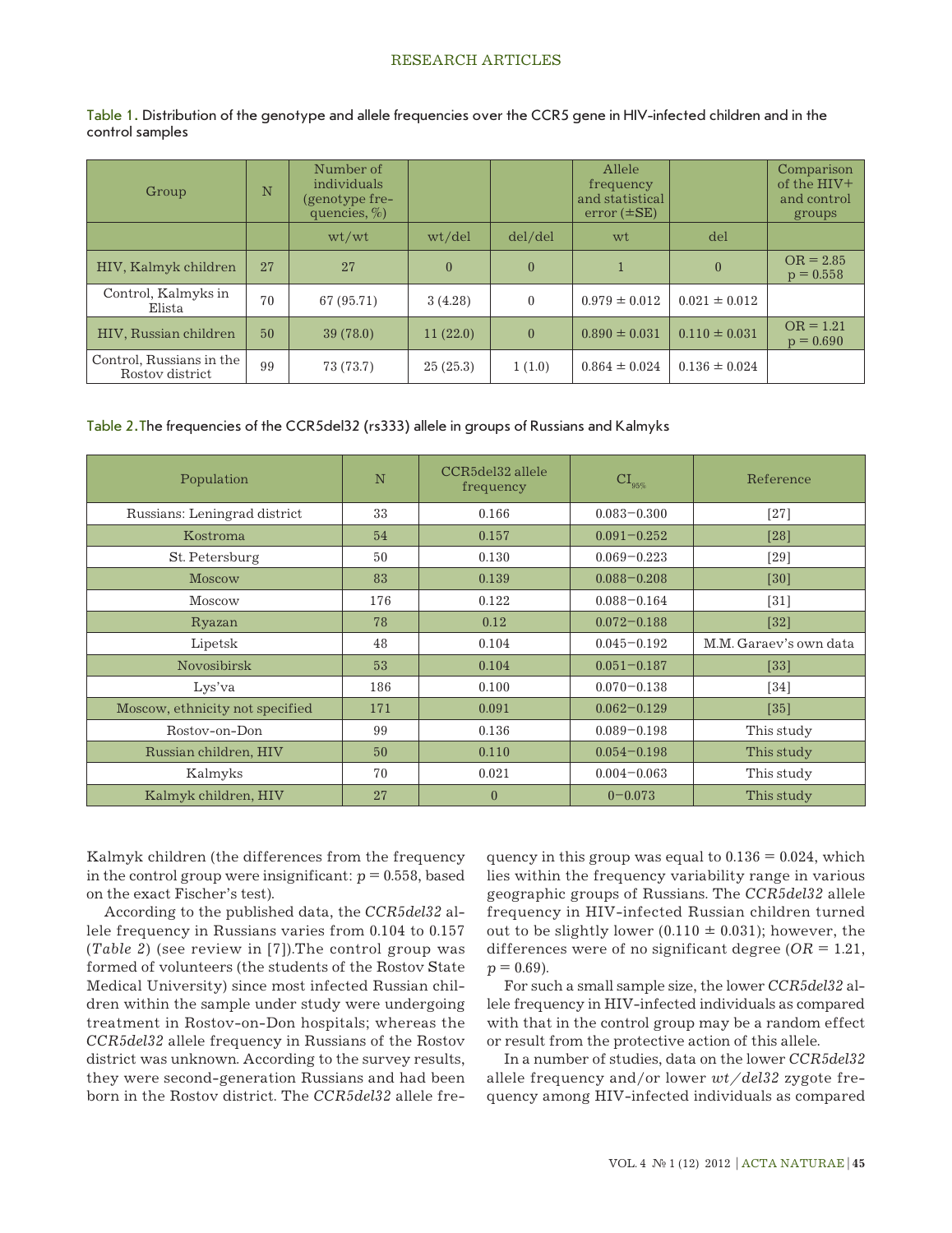

Fig. 2. Frequencies of heterozygous bearers of the CCR5del32 allele among HIV-infected (HIV+) and healthy (HIV–) individuals.1 – Belgians and French [10]; 2 – Swiss (HIV-infected [36], control group  $[37]$ );  $3 -$  Euro-Americans [38]; 4 – Danes [39]; 5 – Italians, Milan [40]; 6 – Australians [41]; 7 – Finns [42]; 8 – Slovenians [43]; 9 – Spaniards, Asturias [44]; 10 – Moscow residents [19]; 11 – Russians (HIV-infected – Muscovites, control – Russians, Ryazan) [20]; 12 – Spaniards, southern Spain [45]; 13 – Spaniards [46]; 14 – Hungarians [47]; 15 – Russians, Perm district [34]; 16 – Euro-American females [48]; 17 – Germans, Munich [49]; 18 – Euro-Americans, Seattle [50]; 19 – Poles [51]; 20 – Italians [52]; 21 – Estonians [21]; 22 – Germans [13]; 23 – Slovaks [53]; 24 – Poles, Szczecin [54]; 25 – Russians, Rostov district (the present study).

with the population control group have been obtained. In many cases, these differences do not reach any significant level, whereas an opposite ratio between the frequencies has been revealed in some studies (*Fig. 2* and the database of allele frequencies (Genome Analysis Laboratory, Institute of General Genetics, Russian Academy of Sciences), http://vigg.ru/institute/podrazdelenija/otdel-genomiki-i-genetiki-cheloveka/ laboratorijaanaliza-genoma/allefdb/ccr5-hiv/). The meta-analysis of the published data was performed in the groups of HIV-infected patients and control groups in order to assess the eventuality of a protective effect of heterozygosity for *CCR5del32*.

#### **Meta-analysis: does heterozygosity for**  *CCR5del32* **reduce the risk of infection?**

For the meta-analysis, articles comparing the allele and genotype frequencies in the samples of HIV-infected patients and the corresponding control samples of uninfected individuals were selected from over 360 articles found in the PubMed database upon inquiry "CCR5 AND deletion AND HIV" (September 2011). The pub-

Table 3. Mortality rate (by 2006) in the samples studied depending on genotype

| Genotype | Russians         | Kalmyks          |  |  |
|----------|------------------|------------------|--|--|
| wt/wt    | 12 of 39 (30.8%) | 11 of 27 (40.7%) |  |  |
| wt/del32 | 2 of 11 (18.2%)  |                  |  |  |
| Total    | 14 of 50 (28.0%) | 11 of 27 (40.7%) |  |  |

lications studying Asian, African, and Latin American populations with a*CCR5del32* allele frequency of 1–3% or lower were eliminated from the analysis.

As a result of the differences in the *CCR5del32* allele frequencies in populations of European origin (from 5–8% in southern Europe to 15–18% in northern Europe) [7], the ethnicity of the control group individuals (and in some cases, their membership in subgroups within an ethnic group) has to closely match the ethnicity of the group of infected individuals. Therefore, the publications in which the ethnicity of the groups was not indicated or the samples were not ethnically homogeneous were also eliminated. A total of 25 Caucasian groups, including our sample, were selected for the meta-analysis: 5,967 HIV-infected individuals and 5,410 control group individuals (*Table 3*).

The frequency of homozygous deletion bearers was 4 of 5,967 HIV-infected individuals against 63 of 5,410 individuals in the control group. This ratio corresponds to *OR* = 17.6 at  $p = 4.4 \times 10^{-16}$ . In this case, the relative risk value is approximately equal to the *OR* value; i.e., the infection probability of deletion homozygous individuals was lower than that of the bearers of the other genotypes by a factor of 17.6. Close estimations of the protective effect of homozygocity for deletion were obtained in separate studies of Euro-Americans, where the groups of seronegative individuals were compared with groups of seropositive individuals and the population control groups [9, 38], and in some of the other studies [10, 11]. Therefore, *CCR5del32/ CCR5del32* homozygous individuals were eliminated from the subsequent analysis. The ratio between heterozygous bearers of the *CCR5del32* allele and the individuals without this allele (i.e., the ratio between the *wt*/*CCR5del32* and *wt/wt* genotypes in the groups of HIV-infected individuals and the population control group) were considered to assess the risk of infection.

It was demonstrated via a comparison of the genotype frequencies that the frequency of *wt*/*CCR5del32*  heterozygotes in HIV-infected individuals was higher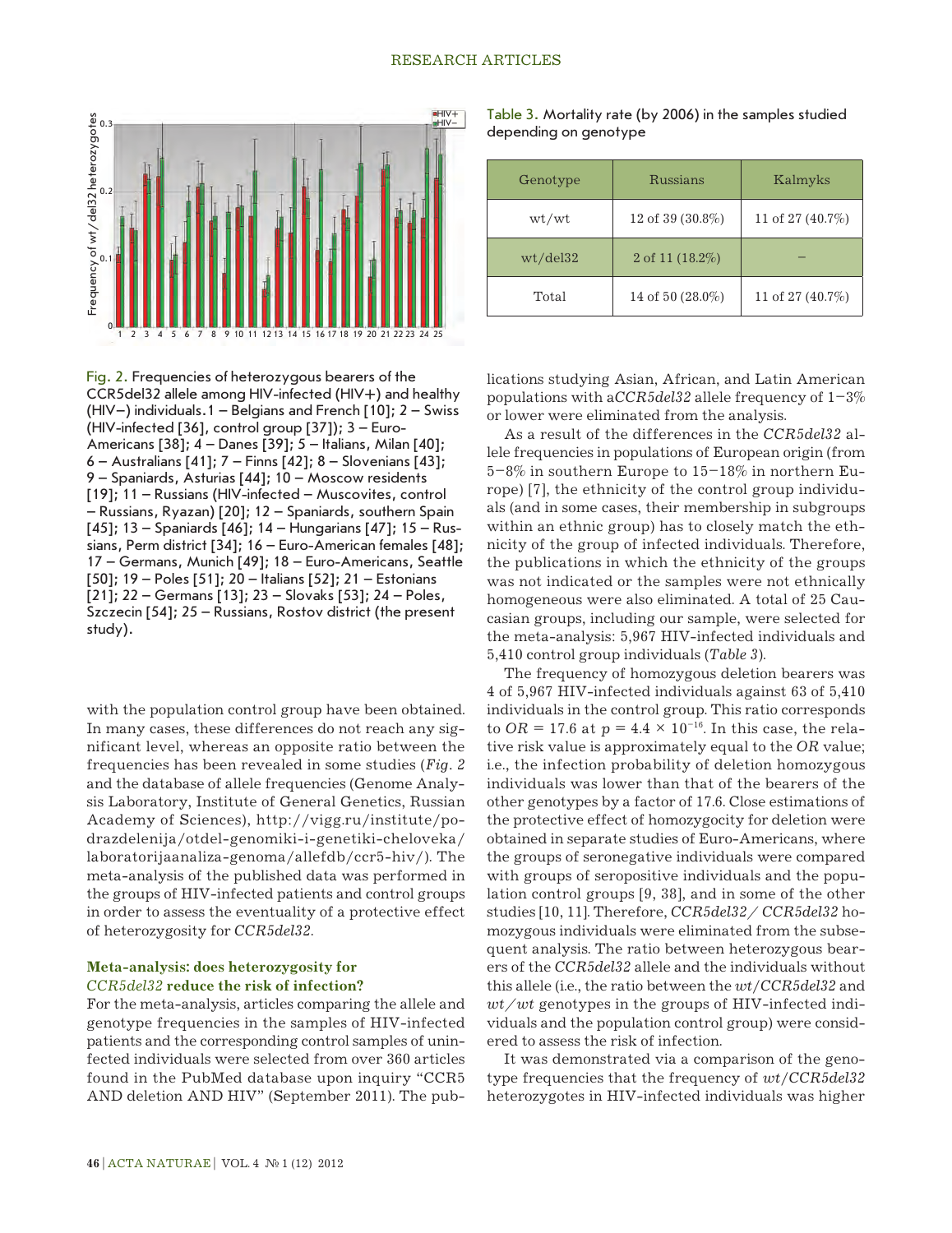#### RESEARCH ARTICLES



Fig. 3. The estimated odds ratios (OR) and the corresponding 95% confidence intervals for 25 samples of Caucasians (specified in the legend to Fig. 2). The vertical dashed line corresponds to  $OR = 1$  (no effects). The points on the right-hand side of this line indicate the protective effect of the wt/CCR5del32 genotype. The size of the square markers is conventionally proportional to sample size. The lower diamond-shaped marker corresponds to the Mantel–Haenszel (MH) estimate of the averaged OR.

than that in healthy individuals in only 4 out of 25 studies (*Fig. 2*). Based on the assumption that the effect was random, the probability of the event "the heterozygote frequency in affected individuals is higher than that in healthy ones in no more than 4 studies out of 25" was equal to  $4.7 \times 10^{-7}$  (similar to the probability of getting no more than four heads after a coin is tossed 25 times).

The odds ratio (*OR*) was determined for each sample; the *OR* values were then averaged with allowance made for the population size and degree of homogeneity of the effects. The results are presented in graphical form (*Fig. 3*).

It was found via a meta-analysis carried out on the basis of the results of 25 studies that the *wt*/*CCR5del32*  heterozygote frequency against that of *wt/wt* homozygotes in the samples of HIV-infected individuals was reliably lower than that in the control ( $p = 0.0002$  with the two-tailed Fischer's exact test and  $p = 0.00018$  with the  $\chi^2$  test). With the Cochran's Q test, heterogeneity of the data was insignificant:  $\chi^2 = 25.29$ ,  $(p = 0.39)$ . The variability fraction caused by the heterogeneity of *OR* values  $I^2 = 5.1\%$  ( $CI_{0.5\%} = 0-36.4\%$ ). This value is considerably lower than the critical value (50%), which allows one to use the "fixed effects model," employing the Mantel–Haenszel test (MH average) for averaging the *OR* values. The total value of the effect is appreciably low:  $OR = 1.22$ ,  $CI_{g5\%} = 1.10 - 1.36$ . However, these estimations have a large stability margin: 28 studies, in which the genotype frequencies would be the same for the samples of HIV-infected individuals and in the control group (*OR* = 1*),* need to be added to reduce the to-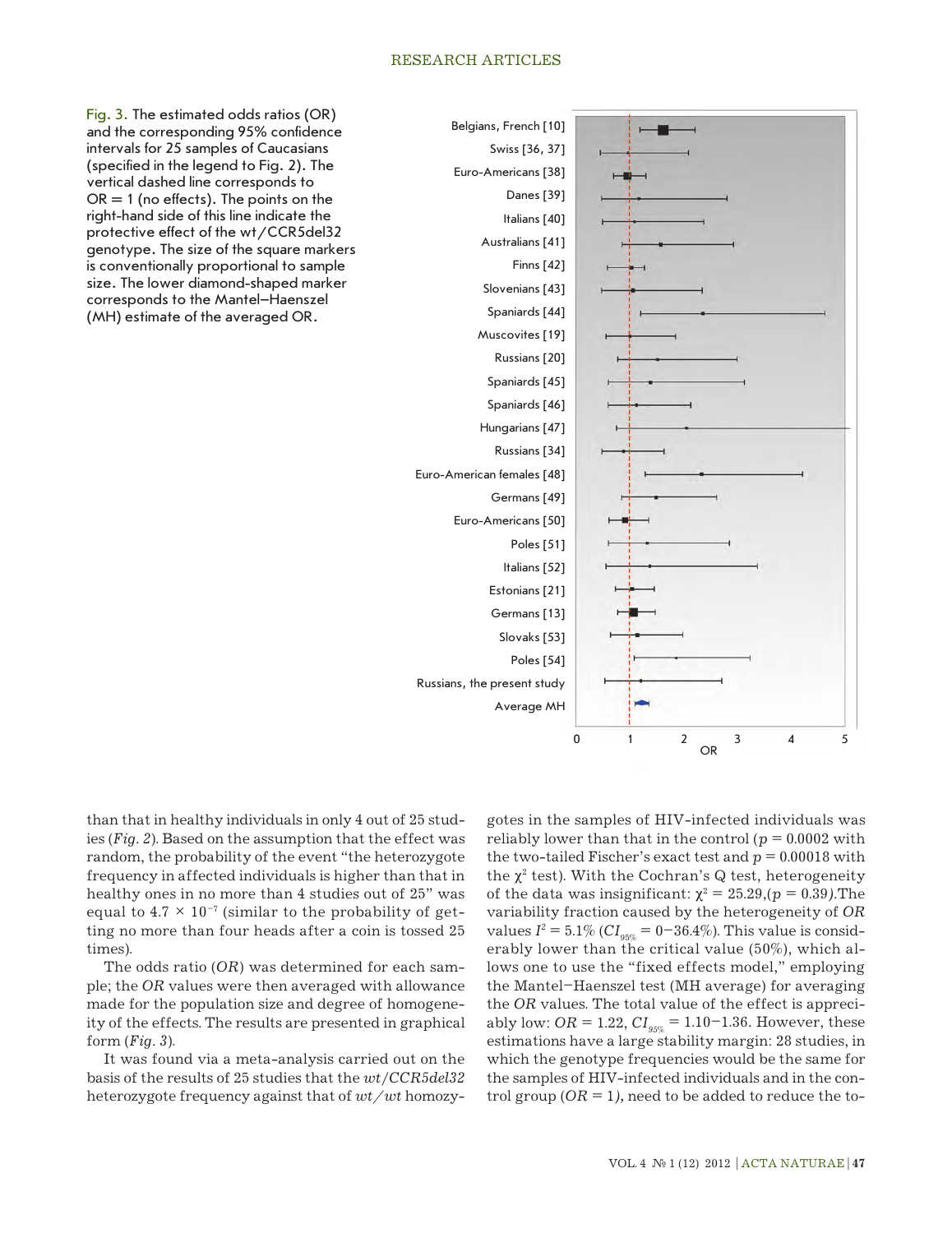

Fig. 4. Dependence of the effect intensity (OR) on the composition of the samples selected for the meta-analysis (funnel plot). The strong asymmetry of this plot may indicate publication bias. (A) – The hypothetic distribution of the studies over the size of the samples studied and effect intensity. For the elimination of less willingly published results obtained using small samples with weak effects (dots in a dashed oval), the OR value turns out to be overestimated (red arrow) with respect to the real OR (black arrow). (B) – Distribution of the studies over sample size and effect intensity for 25 publications selected for the meta-analysis in this study (insignificant asymmetry).

tal value of the effect to an insignificant level  $OR = 1$ .

The possibility of publication bias is usually taken into account when performing a meta-analysis. The publication bias is a result of the fact that the researchers and journal editorial boards are more willing to publish positive rather than negative or "zero" results. Moreover, studies with significant effects obtained using small samples are often published. All of these facts may result in the overestimation of the averaged effect value in a meta-analysis (*Fig. 4A*). Constructing the dependence of the effect value (*OR*) on sample size (a funnel plot) is the standard method for checking for data symmetry. A strongly asymmetric plot may attest to selective presentation of the data in publications. In our case, asymmetry is insignificant (*Fig. 4B):* the Kendall rank correlation between *OR* and the sample size is equal to 0.21 at  $p = 0.187$ ; asymmetry based on the regression test [55] is unreliable ( $p = 0.148$ ).

Thus, a statistically significant, although weak, protective effect of heterozygocity for the *CCR5del32* allele with respect to HIV-infected individuals ( $OR = 1.22$ ) at  $p = 2 \times 10^{-4}$ ) was established by the meta-analysis, which included our own experimental data. An appreciably low *OR* value explains the reason why no significant differences in heterozygote frequencies between the HIV-infected individuals and those from the control groups have been found in the majority of articles. The data demonstrate that at a deletion allele frequency of  $10\%$  and  $OR = 1.22$ , the significant effect ( $p = 1.22$ ) at 80% strength) can be detected only when the total sample size is 4,500 (2,250 affected and 2,250 healthy individuals).

The estimated value  $OR = 1.22$  does not mean that the risk of infection in the bearers of the *wt/wt* homozygous genotype is higher than that in the bearers of the *CCR5del32* allele by 22%. *OR* is the ratio between the chances, but not the risks of infection. The risk ratio parameter (*RR*), which is determined as the ratio between morbidities for various genotypes, cannot be directly estimated in context-dependent casecontrol studies. One may only propose various indirect estimations of RR based on *OR* and population allele frequency values or morbidity data [56]. Moreover, the inequality  $OR ≥ RR$  is always valid. According to the results of this meta-analysis, the corresponding estimations are as follows: *SE* = 0.851 and *P*(*wt/*  $wt$ ) = 0.835; therefore, RR = 0.13. Thus, the infection probability for *wt/wt* homozygous individuals is higher than that for the bearers of the *CCR5del32* allele by at least 13%.

Our estimation is based on a comparison of the ratios between the *wt/CCR5del32* and *wt/wt* genotype frequencies in HIV-infected individuals and in the population control group. It is evident that the HIV-infected individuals had contacted the virus and had been infected; whereas the population control individuals had not contacted the virus (the fraction of the individuals who contacted the virus and/or HIV-infected ones is assumed to be negligibly small in the populations of European origin under study). The protective effect of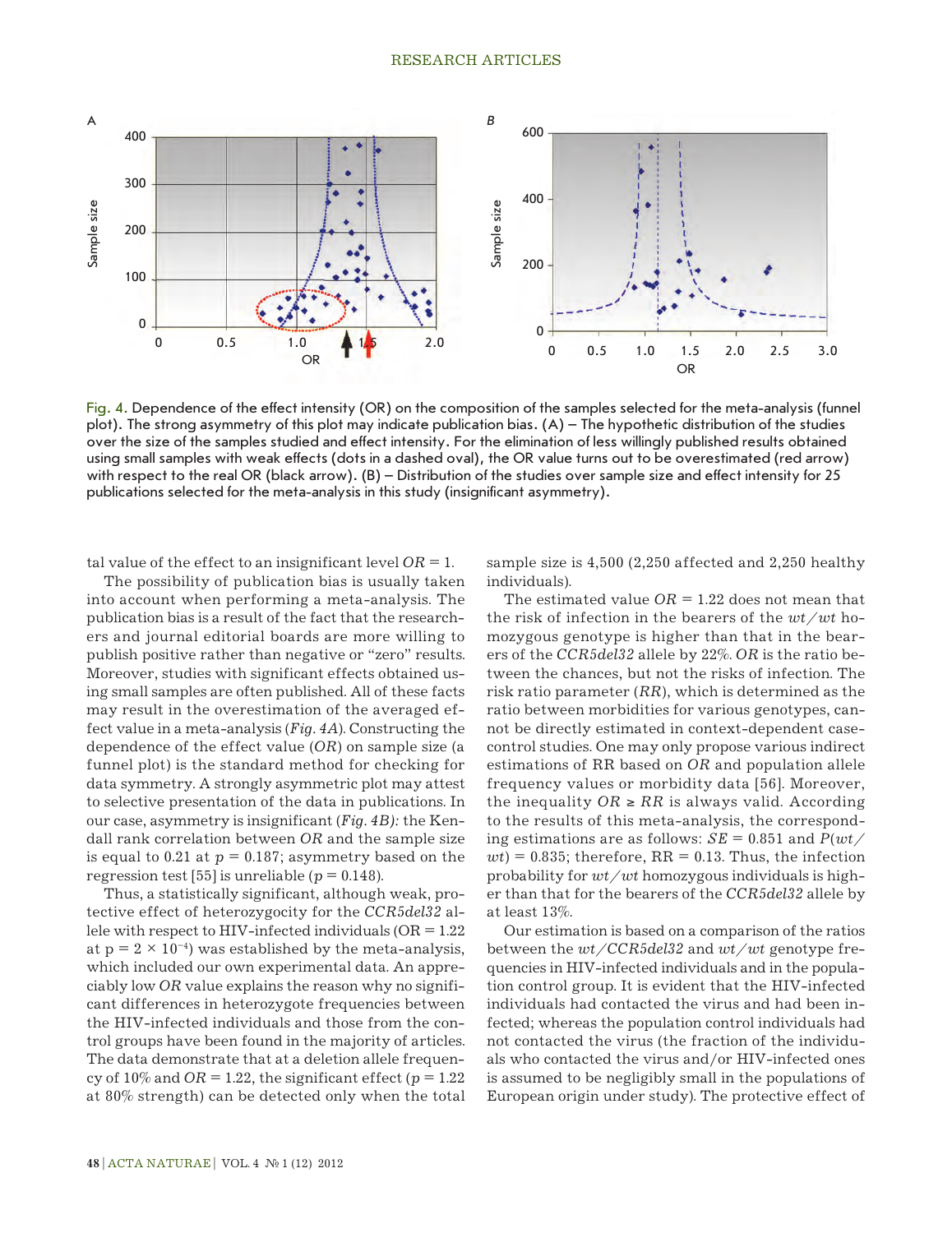heterozygosity can be assessed more precisely by using the control group consisting of individuals who had contacted the virus but remained HIV-negative. However, the fraction of individuals in the existing highrisk groups (haemophiliacs; sexual partners of HIV-infected individuals; injection drug users; men practicing receptive penile–anal contacts with men (MSM); prostitutes) who had contacted the virus differs largely and sometimes cannot be determined. The random-effects model can be used when carrying out a meta-analysis of the results of these studies. However, because of the sample heterogeneity, *OR* estimations to a significant extent show the probability of contacting the virus in various risk groups rather than showing the direct protective effect of the allele in the group of individuals who contacted the virus.

This phenomenon can be illustrated by comparing the frequencies of homozygous genotypes for the deletion allele among uninfected individuals in two risk groups: haemophiliacs [57] and MSM individuals [38]. Among the uninfected individuals in the MSM group, the *CCR5del32*/*del32* homozygote frequency was equal to 4.5% (5 of 11 individuals); whereas the frequency among the haemophiliacs was equal to 16.3% (7 of 43 individuals), given the fact that the population frequency of these homozygotes in the Caucasian populations is less than  $1-2\%$ . The differences in the frequencies of individuals with homozygous deletion are statistically significant in the two risk groups ( $p = 0.038$ , two-tailed Fischer's test). A higher *CCR5del32/del32 homozygote*  frequency among haemophiliacs is accounted for by a higher risk of infection; for the individuals receiving intense therapy with blood-based products in 1978–1985, it was equal to 94% [57]. Since almost 100% of patients who were administered blood-based samples contacted the virus, it can be assumed that the higher frequency of homozygotes for the deletion allele (i.e., a more pronounced protective effect) cannot be achieved because of the genetic heterogeneity of the indicator of resistance to infection with macrophagotropic HIV strains [58], similar to how the selection of protective alleles of different genes ensuring resistance to infection (e.g., malaria) is carried out in the same population under natural conditions.

## **Effect of heterozygosity for the CCR5del32 allele on the survival rate of HIV-infected individuals**

The variability in the progression of the HIV infection into AIDS and the mortality rate were observed previously for both samples (for Russians and Kalmyks). The variability is caused by nongenetic factors (infection age, which varies from several months to 14 years in these samples; the median age is 2.5 years), intensity of parenteral interventions, and concomitant diseases [3].

By 2006, the mortality rate in the sample studied was equal to 32.5% (25 of 77 individuals). The mortality rate was 28.0% (14 of 50) among the infected Russian children and 40.7% (11 of 27), among Kalmyk children. By 2006, the rate of mortality in Russians in the studied group was lower than that for the Kalmyks by 31.2%; however, these differences were insignificant for the given sample sizes ( $p = 0.311$ ). Nevertheless, the regressions describing the general mortality dynamics differ to a significant degree: the slope angle of the regression for Russian children is equal to  $-0.016 \pm 0.004$ , against  $-0.025 \pm 0.002$  for Kalmyk children ( $p = 0.02$ , two-tailed Z test).

The effect of the carriage of the *CCR5del32* allele on the survival rate of infected individuals was tested, as well as whether the differences in longevity post-infection could be linked to the differences in the *CCR5del32* frequency in the two ethnic groups.

In the sample subjected to study, no deletion allele was detected in HIV-infected Kalmyk children; all of them had the *wt/wt* genotype. Among the infected Russian children with the *wt/wt* genotype, the rate of mortality was 30.8% (12 of 39%), and 18.2% (2 of 11) among the bearers of the CCR5del32 allele (*Table 3*). Thus, the mortality rate in Russian children with the *wt/CCR5del32* genotype 15 years after the infection was lower by 40.9% compared with that of the children without the deletion allele, although these differences are statistically insignificant ( $OR = 2.0$ ;  $p = 0.705$ ). The limited sample size makes it impossible to accept or refute the hypothesis that the differences in longevity in the two ethnic groups are caused by the differences in the *CCR5del32* allele frequencies. Nevertheless, it should be noted that our insignificant estimations literally line up with previously published data. According to the results of the meta-analysis of 19 cohorts of HIV-infected individuals (a total of 1,635 Caucasians), the protective effect of heterozygous bearing of the *CCR5del32* allele manifested itself in a 39% decrease in the risk of death [17]. In order to attain statistical significance at this level of the effect  $(OR = 2)$ , the sample size for the infected individuals has to be at least 550 individuals at a mortality rate of 30% and 400 people at the instant when mortality is as high as 60%.

Thus, in the study that focused on 507 HIV-infected Poles who were observed over a period of 15 years prior to the introduction of antiretroviral therapy, the differences in the rate of mortality between the bearers of the *wt/del32* and *wt/wt* genotypes were equal to 49% (the overall mortality rate being 19%). These differences were statistically significant ( $p = 0.026$ ), whereas the differences were insignificant ( $p = 0.23$ ) for individuals receiving treatment (442 individuals) [59].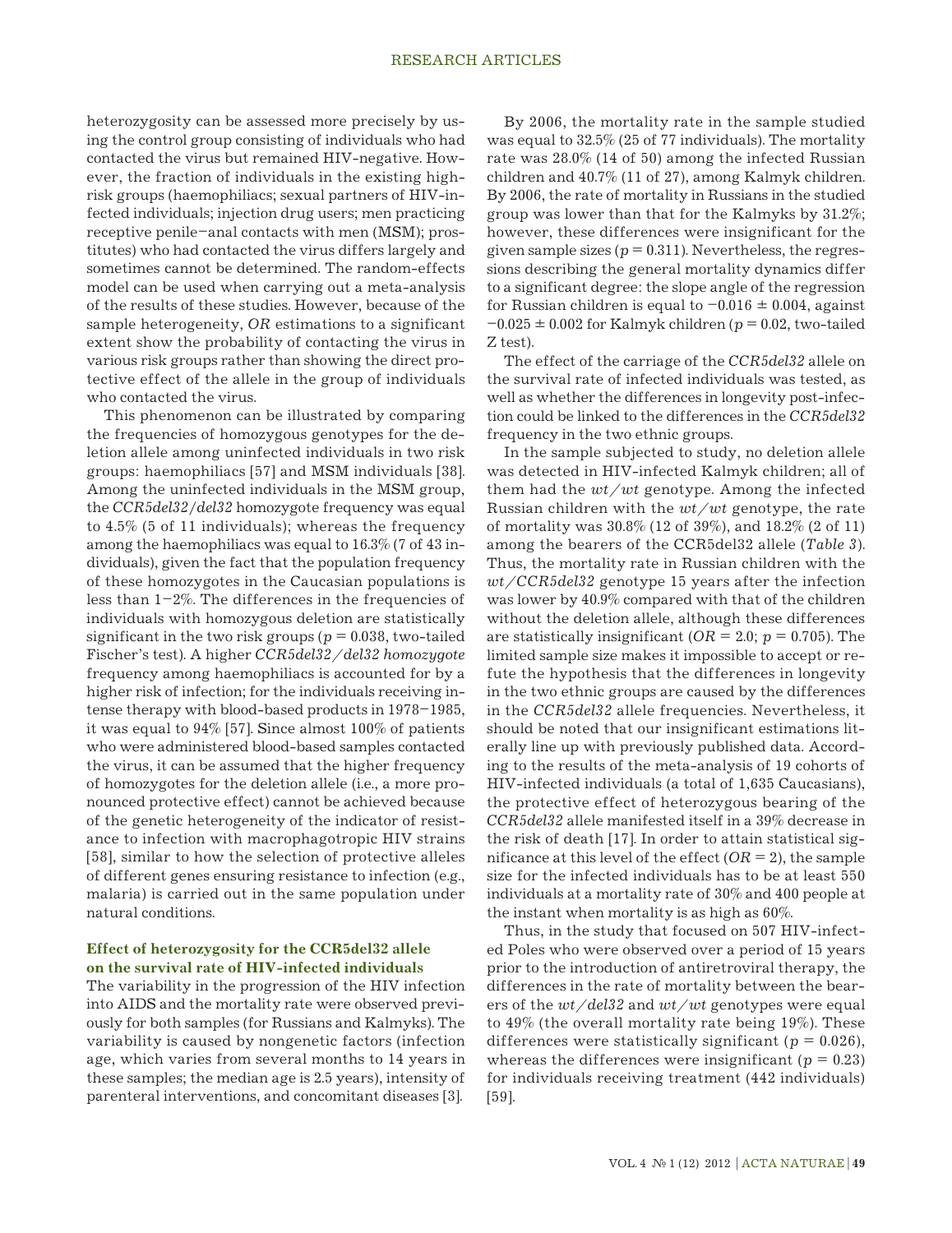#### **DISCUSSION**

The effect of the heterozygous bearing of the *CCR5del32* deletion allele on the risk of HIV infection in populations of European origin (without allowance for the route of infection transmission, viral serotype, and differences in antiretroviral therapy) was first assessed based on the meta-analysis of published data. The protective effect observed was rather small  $(OR = 1.22)$ but was statistically significant and corresponded to a decrease of at least 13% in the risk of infection in the individuals with the *CCR5wt/del32* genotype, according to the calculations. The small *OR* value explains why the differences between the frequencies of genotypes and/or CCR5del32 allele between the groups of HIVinfected individuals and the control group detected in most articles are statistically insignificant.

The size of the samples that are to be studied in order to demonstrate the reliability of this phenomenon reversely depends on the allelic abundance in the population. In particular, in Chinese populations, where the abundance of the *CCR5del32* allele is lower than that in Europeans, no significant protective effect of heterozygous bearing of *wt/del32* has been detected via a meta-analysis: *OR* = 1.156 (*CI*<sub>95%</sub> = 0.808-1.654) [60].

The *CCR5del32* allele is predominantly present in populations of European origin; its abundance in southern European population groups (Spaniards, Italians, and Greeks) is equal to  $5-8\%$ , being as high as  $15-18\%$ in northern European population groups (Finns, Estonians, Mordvinians, Tatars, etc.) [7]. In Russians, the frequency of the *CCR5del32* allele is appreciably high (10– 17% in different regions), whereas the frequency of this allele is equal to 2% in the other group that was studied (Kalmyks). Can the differences in the frequency of the protective *CCR5del32* allele play a substantial role in the prevention of the HIV infection at the population level or can they be accounted for by the differences in the mortality rate of HIV-infected individuals?

Hypothetically, the population effects caused by the presence of the deletion allele can be assessed as follows. Let us assume *q* to be the frequency of the deletion allele, and  $S_{ww}$ ,  $S_{wd}$ , and  $S_{dd}$  – the survival rates of the infected individuals with *wt/wt*, *wt/CCR5del32*, or *CCR5del32*/*CCR5del32* genotypes, respectively. Then, the population average survival rate  $S_{pop}$  is higher than the survival rate of the individuals with the *wt/wt* genotype by the following figure:

$$
\Delta S = S_{\text{pop}} - S_{\text{ww}} = (1-q)^2 S_{\text{ww}} + 2q(1-q)S_{\text{wd}} + q^2 S_{\text{dd}} - S_{\text{ww}} \approx 2(S_{\text{wd}} - S_{\text{ww}})q.
$$

The terms of  $q^2$  order were neglected in the latter equality. Thus, the protective effect of heterozygous bearing of the *CCR5del32* allele (a 40% decrease in the mortality rate for the infected individuals) for a 10% frequency of this allele provides an 8% decrease in the general death rate for the HIV-infected individuals against the group without bearers of this allele. A decrease in the risk of infection due to the presence of the *CCR5del32* allele in the population is calculated identically. If the probability of infection of heterozygous individuals is reduced by 13%, the general infection frequency for the population is reduced by 3.3%. At a 15% allele frequency, the decrease in the infection rate would be 5.6%; whereas the decrease in the mortality rate of the HIV-infected individuals would be 12%.

To summarize, protection against the HIV infection and the reduction in mortality rates in HIV-infected individuals at the population level is rather small even in groups with a high frequency of the *CCR5del32* allele (15%). In addition to *CCR5del32*, there are other genes which affect both the susceptibility to HIV infection and the course of progression of the HIV infection [61] and have the ability to contribute to interpopulation differences. Thus, Russians and Kalmyks differ in terms of the frequencies of the protective *C/C* genotype at polymorphism in the regulatory site of the interleukine 10 gene *IL*10–592 A/C *(*49%in Russians in the Rostov district and 33% in Kalmyks in Elista) and in terms of the frequencies of the protective CCR2-64I allele (12% in Russians of the Rostov district and 23% in Kalmyks in Elista) (the data obtained by the authors have yet to be published). However, the possible contribution of these genes to interpopulation differences in the progression of the HIV infection requires further studies. The authors express the hope that samples with nosocomial infections will no longer be available.

*This work was supported by the Russian Foundation for Basic Research (№ 07-04-01281а) and the Fundamental Research Programs of the Presidium of Russian Academy of Sciences "Biological Diversity" (Subprogram "Gene Pools and Genetic Diversity").*

#### REFERENCES

- 1. Bridge J., Lazarus J.V., Atun R. // AIDS. 2010. V. 24. Suppl 3. P. S86–S94.
- 2. Pokrovskiĭ V.V., Eramova I.Iu., Deulina M.O., Lipetikov V.V., Iashkulov K.B., Sliusareva L.A., Chemizova N.M.,

Savchenko S.P. // Zh Mikrobiol Epidemiol Immunobiol. 1990. № 4. P. 17-23.

3. Pokrovskiĭ V.V. Epidemiologiya i profilaktika VICh-infektsii i SPIDa (Epidemiology and prophylactics of HIV infection and AIDS). M: Meditsina. 1996. 275 p.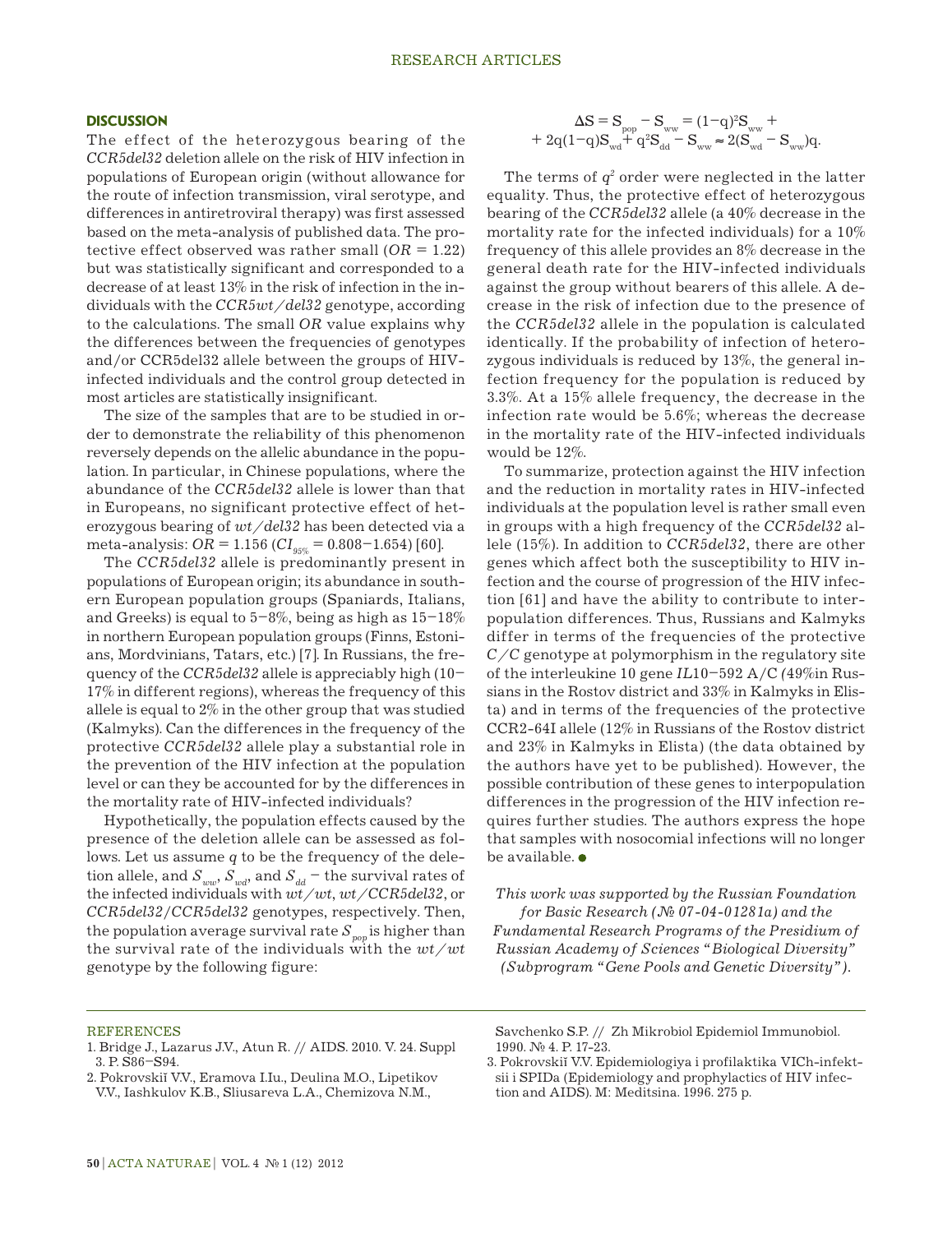- 4. Restrepo C., Rallón N.I., Carrillo J., Soriano V., Blanco J., Benito J.M. // AIDS Rev. 2011. V. 13. № 1. P. 30–40.
- 5. Martinson J.J., Chapman N.H., Rees D.C., Liu Y.T., Clegg J.B. // Nat. Genet. 1997. V. 16. № 1. P. 100–103.
- 6. Novembre J., Galvani A.P., Slatkin M. // PLoS Biol. 2005. V. 3. № 11. P. e339.
- 7. Balanovsky O., Pocheshkhova E., Pshenichnov A., Solovieva D., Kuznetsova M., Voronko O., Churnosov M., Tegako O., Atramentova L., Lavryashina M., et al. // J. Physiol. Anthropol. Appl. Human Sci. 2005. V. 24. № 4. P. 375–382.
- 8. Huang Y., Paxton W.A., Wolinsky S.M., Neumann A.U., Zhang L., He T., Kang S., Ceradini D., Jin Z., et al. // Nat. Med. 1996. V. 2. P. 1240–1243.
- 9. Liu R., Paxton W.A., Choe S., Ceradini D., Martin S.R. // Cell. 1996. V. 86. P. 367–377.
- 10. Samson M., Libert F., Doranz B.J., Rucker J., Liesnard C., Farber C.M., Saragosti S., Lapoumeroulie C., Cognaux J., Forceille C. // Nature. 1996. V. 382. P. 722–725.
- 11. Dean M., Carrington M., Winkler C., Huttley G.A., Smith M.W., Allikmets R., Goedert J., Buchbinder S.P., Vittinghoff E., Gomperts E., et al. // Science. 1996. V. 273. P. 1856–1862.
- 12. Marmor M., Sheppard H.W., Donnell D., Bozeman S., Celum C., Buchbinder S., Koblin B., Seage G.R., HIV Network for Prevention Trials Vaccine Preparedness Protocol Team. // J. Acquir. Immune Defic. Syndr. 2001. V. 27. № 5. P. 472–481.
- 13. Agrawal L., Lu X., Qingwen J., VanHorn-Ali Z., Nicolescu I.V., McDermott D.H., Murphy P.M., Alkhatib G. // J. Virol. 2004. V. 78. P. 2277–2287.
- 13. Oh D.Y., Jessen H., Kücherer C., Neumann K., Oh N., Poggensee G., Bartmeyer B., Jessen A., Pruss A., Schumann R.R., et al. // PloS One. 2008. V. 3. № 7. P. e2747.
- 14. Hendel H., Hénon N., Lebuanec H., Lachgar A., Poncelet H., Caillat-Zucman S., Winkler C.A., Smith M.W., Kenefic L., O'Brien S., et al. // J. Acquir. Immune Defic. Syndr. Hum. Retrovirol. 1998. V. 19. P. 381–386.
- 15. Misrahi M., Teglas J.P., N'Go N., Burgard M., Mayaux M.J., Rouzioux C., Delfraissy J.F., Blanche S. // JAMA. 1998. V. 279. P. 277–280.
- 16. Ioannidis J.P., Contopoulos-Ioannidis D.G., Rosenberg P.S., Goedert J.J., De Rossi A., Espanol T., Frenkel L., Mayaux M.J., Newell M.L., Pahwa S.G., et al. // AIDS. 2003. V. 17. P. 1631–1638.
- 17. Mulherin S.A., O'Brien T.R., Ioannidis J.P., Goedert J.J., Buchbinder S.P., Coutinho R.A., Jamieson B.D., Meyer L., Michael N.L., Pantaleo G., et al. // AIDS. 2003. V. 17. P. 377–387.
- 18. Barroga C.F., Raskino C., Fangon M.C., Palumbo P.E., Baker C.J., Englund J.A., Spector S.A. // J. Infect Dis. 2000. V. 182. № 2. P. 413–419.
- 19. Kazennova E.V., Aarons E., Selimova L.M., Ladnaia N.N., Kravchenko A.V., Zhemchugov V.E., Chaingon-Popov R., Weber J., Pokrovskiĭ V.V., BobkovA.F. // Vopr Virusol. 1998. V. 43 (1). P. 30-32.
- 20. Shadrina M.I., Kapylov V.M., Miloserdova O.V., Slominskiĭ P.A., Limborskaia S.A. // Genetika. 2000. V. 36 (5). P. 718-720.
- 21. Adojaan M., Mölder T., Männik A., Kivisild T., Villems R., Krispin T., Ustav M. // AIDS Res. Hum. Retroviruses. 2007. V. 23. № 2. P. 193–197.
- 22. Bobkov A., Cheingsong-Popov R., Garaev M., Rzhaninova A., Kaleebu P., Beddows S., Bachmann M.H., Mullins J.I., Louwagie J., Janssens W., et al. // AIDS. 1994. V. 8. № 12. P. 1649–1655.
- 23. Gafarova I.E., Shideeva Zh.A., Sandzhieva D.B., Garaev M.M. // Vopr Virusol. 2010. V. 55 (1). P. 16-22.
- 24. Slominskiĭ P.A., Shadrina M.I., Spitsyn V.A., Mikulich V.A., Khusnutdinova E.K., Limborskaia S.A. // Genetika. 1997. V. 33 (11). P. 1596-1598.
- 25. Abramson J.H. // Epidemiol. Perspectives & Innovations. 2004. V. 1. P. 6.
- 26. Du Q., Wang F., Hong W., Liu M., Jin L., Shi H., Lei Z., E E. // Zhonghua Liu Xing Bing Xue Za Zhi. 2000. V. 6. P. 413–416.
- 27. Magierowska M., Lepage V., Boubnova L., Carcassi C., de Juan D., Djoulah S., El Chenawi F., Grunnet N., Hallo L., Ivanova R., et al. // Immunogenetics. 1998. V. 48. P. 417–419.
- 28. Kozhekbaeva G.M., Borodina T.A., Borinskaia S.A., Gusar V.A., Feshchenko S.P., Akhmetova V.L., Khusainova R.I., Gupalo E.Iu., Spitsyn V.A., Grechanina E.Ia., Khusnutdinova E.K., Iankovskiĭ N.K. // Genetika. 2004. V. 40 (10). P. 1394-1401.
- 29. Aseev M.V., Shaui A, Baranov V.S. // Russ J. Genet. 1997. V. 33 (12). P. 1724-1726.
- 30. Libert F., Cochaux P., Beckman G., Samson M., Aksenova M., Cao A., Czeizel A., Claustres M., de la Rúa C., Ferrari M., et al. // Hum. Mol. Genet. 1998. V. 7. № 3. P. 399–406.
- 31. Voevodin A., Samilchuk E., Dashti S. // J. Med. Virol. 1998. V. 55. P. 147–151.
- 32. Limborska S.A., Balanovsky O.P., Balanovskaya E.V., Slominsky P.A., Schadrina M.I., Livshits L.A., Kravchenko S.A., Pampuha V.M., Khusnutdinova E.K., Spitsyn V.A. // Hum. Hered. 2002. V. 53. № 1. P. 49–54.
- 33. Yudin N.S., Vinogradov S.V., Potapova T.A., Naykova T.M., Sitnikova V.V., Kulikov I.V., Khasnulin V.I., Konchuk C., Vloschinskii P.E., Ivanov S.V., et al. // Hum. Genet. 1998. V. 102. P. 695–698.
- 34. Riabov G.S., Kazennova E.V., Korepanova L.B., Mal'tseva E.A., Zhalnin V.V., Krasnikova L.A., Zverev S.Ia., Pokrovskiĭ V.V., Bobkov A.F., Weber J.N. // Vopr Virusol. 2002. V. 47 (4). P. 13-16.
- 35. Ryabov G.S., Kazennova E.V., Bobkova M.R., Bobkov A.F. // Genet. Test. 2004. V. 8. № 1. P. 73–76.
- 36. Morawetz R.A., Rizzardi G.P., Glauser D., Rutschmann O., Hirschel B., Perrin L., Opravil M., Flepp M., von Overbeck J., Glauser M.P., et al. // Eur. J. Immunol. 1997. V. 27. № 12. P. 3223–3227.
- 37. Lucotte G. // Hum. Immunol. 2001. V. 62. № 9. P. 933–936.
- 38. Zimmerman P.A., Buckler-White A., Alkhatib G., Spalding T., Kubofcik J., Combadiere C., Weissman D.,

Cohen O., Rubbert A., Lam G., et al. // Mol. Med. 1997. V. 3. P. 23–36.

- 39. Eugen-Olsen J., Iversen A.K., Garred P., Koppelhus U., Pedersen C., Benfield T.L., Sorensen A.M., Katzenstein T., Dickmeiss E., Gerstoft J., et al. // AIDS. 1997. V. 11. P. 305–310.
- 40. Balotta C., Bagnarelli P., Violin M., Ridolfo A.L., Zhou D., Berlusconi A., Corvasce S., Corbellino M., Clementi M., Clerici M., et al. // AIDS. 1997. V. 11. № 10. P. 67–71.
- 41. Stewart G.J., Ashton L.J., Biti R.A., Ffrench R.A., Bennetts B.H., Newcombe N.R., Benson E.M., Carr A., Cooper D.A., Kaldor J.M. // AIDS. 1997. V. 11. № 15. P.1833–1838.
- 42. Pastinen T., Liitsola K., Niini P., Salminen M., Syvänen A.C. // AIDS Res. Hum. Retroviruses. 1998. V. 14. № 8. P. 695–698.
- 43. Poljak M., Tomazic J., Seme K., Maticic M., Vidmar L. // Acta Virol. 1998. V. 42. № 1. P. 23–26.
- 44. Alvarez V., López-Larrea C., Coto E. // Hum. Genet. 1998. V. 102. № 4. P. 483–486.